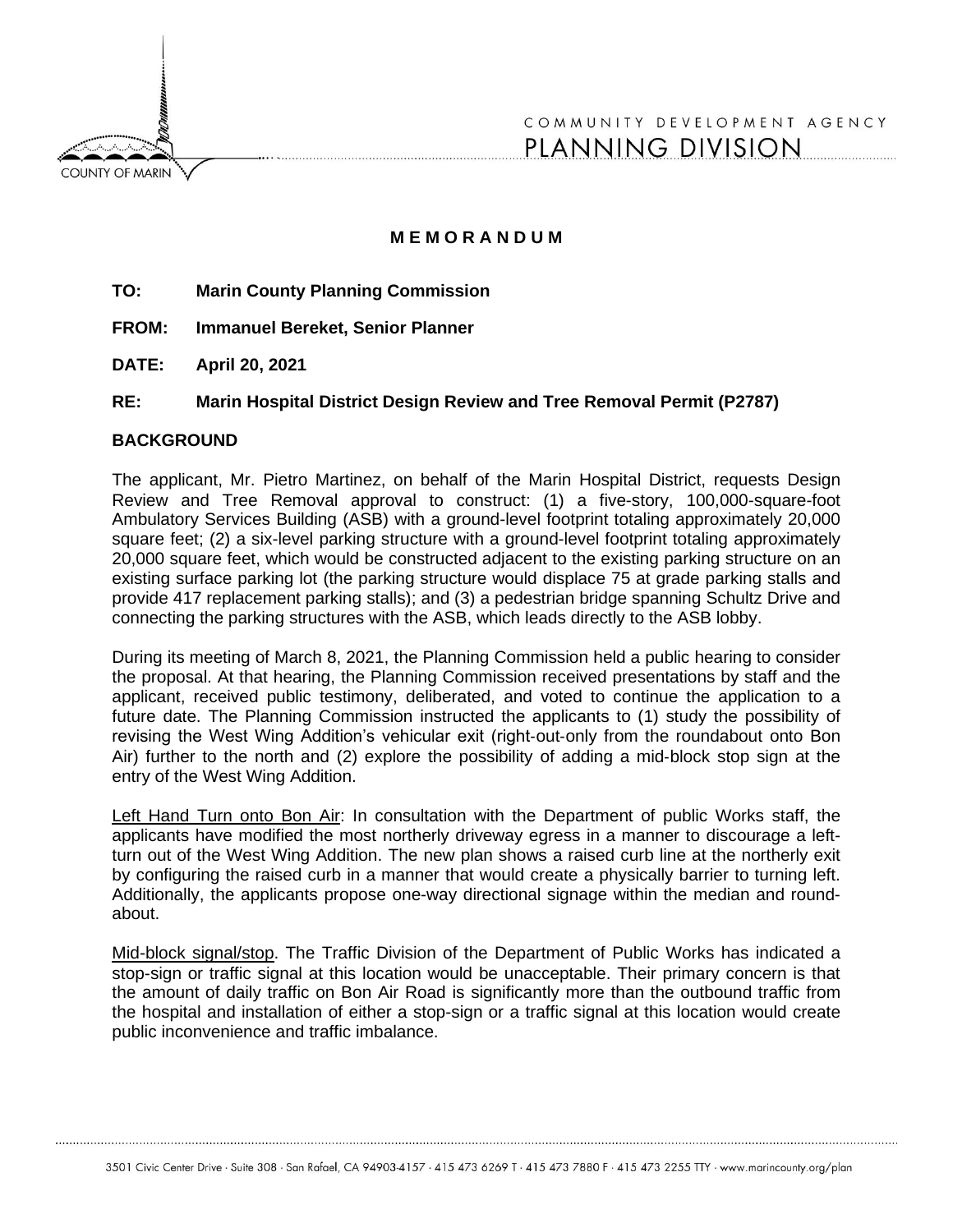# **RECOMMENDATION**

Staff recommends that the Planning Commission review the administrative record, conduct a public hearing, and approve the Marin Hospital District Design Review and Tree Removal Permit for the ASB and second hillside parking garage based on the findings and subject to the conditions contained in the attached Resolution.

Attachments:

- 1. Recommended Resolution
- 2. Department of Public Works, Traffic Division, memorandum dated April 8, 2021
- 3. Rendering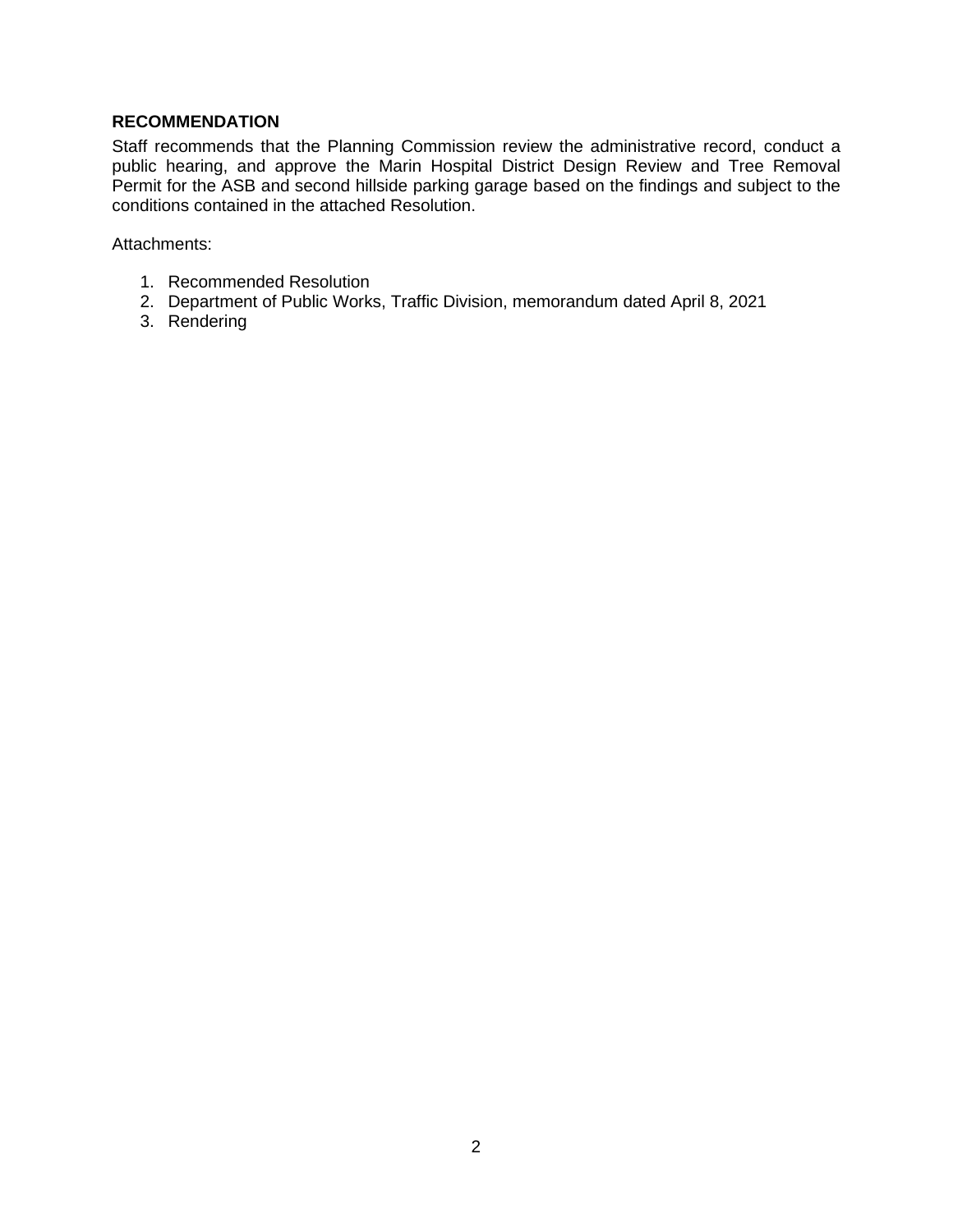### **MARIN COUNTY PLANNING COMMISSION**

## **RESOLUTION NO. \_\_\_\_\_\_\_\_ A RESOLUTION APPROVING THE MARIN HOSPITAL DISTRICT AMBULATORY SERVICES BUILDING DESIGN REVIEW AND TREE REMOVAL PERMIT 250 BON AIR ROAD, GREENBRAE ASSESSOR'S PARCELS 022-010-37 AND 022-060-22**

\* \* \* \* \* \* \* \* \* \* \* \* \* \* \* \* \* \* \* \* \* \* \* \*

#### **SECTION I: FINDINGS**

1. **WHEREAS**, the applicant, Mr. Pietro Martinez, on behalf of Marin Hospital District, requests Design Review and Tree Removal approval to construct: (1) a five-story, 100,000 square-foot Ambulatory Services Building (ASB) with a ground-level footprint totaling approximately 20,000 square feet; (2) a six-level parking structure with a ground-level footprint totaling approximately 20,000 square feet, which would be constructed adjacent to the existing parking structure on an existing surface parking lot (the parking structure would displace 75 at grade parking stalls and provide 417 replacement parking stalls); and (3) a pedestrian bridge spanning Schultz Drive and connecting the parking structures with the ASB, which leads directly to the ASB lobby.

The proposed ASB would reach a maximum height of 72 feet above the surrounding grade, and the rooftop parapet screening the rooftop equipment would reach a maximum height of 86 feet above the surrounding grade. The exterior walls of the ASB would be located over 100 feet from all property lines. The parking structure would measure approximately 57 feet six inches to the sixth level parking deck. It would be topped with an approximately 12 foot six inch high solar array partially covering the roof parking area. As measured to the solar array cover, the parking structure would measure approximately 70 feet above the surrounding grade, and the exterior walls would have the following setbacks: 70 feet from the western front property line and over 100 feet from all other property lines.

The pedestrian bridge would consist of mainly steel and concrete and would span a distance of approximately 140 feet from the proposed parking structure to the second level of the proposed ABS, with a 16-foot clearance from the grade below. It would be 12 feet in width and would be painted white to match the color scheme throughout the hospital campus. Other improvements would also be entailed in this phase, including site grading (roughly 2,300 cubic yards of cut and 1,000 cubic yards of fill) to accommodate the new parking garage and ASB, tree removal, onand off-site landscaping, lighting, and wayfinding and identification signs. Landscaping would feature a combination of a variety of ground cover shrubs, ornamental trees, and maple trees, which and would be planted on-site as well as in a planting strip between the sidewalk and Bon Air Road, as well as and the median on Bon Air Road. The project would remove trees that are located on areas where the proposed garage and ASB would be constructed. Additionally, trees that are in fair to poor health throughout the campus parking lot would be removed and replaced with native trees. A total of 71 trees would be removed, of which five are marked as protected/heritage trees. Of those five protected/heritage trees, only two qualify as being in "good" and "fair health" and require replacement. The project will exceed this requirement by providing a total of 21 new trees, including Coast Live Oak, Redwood and Western Redbuds.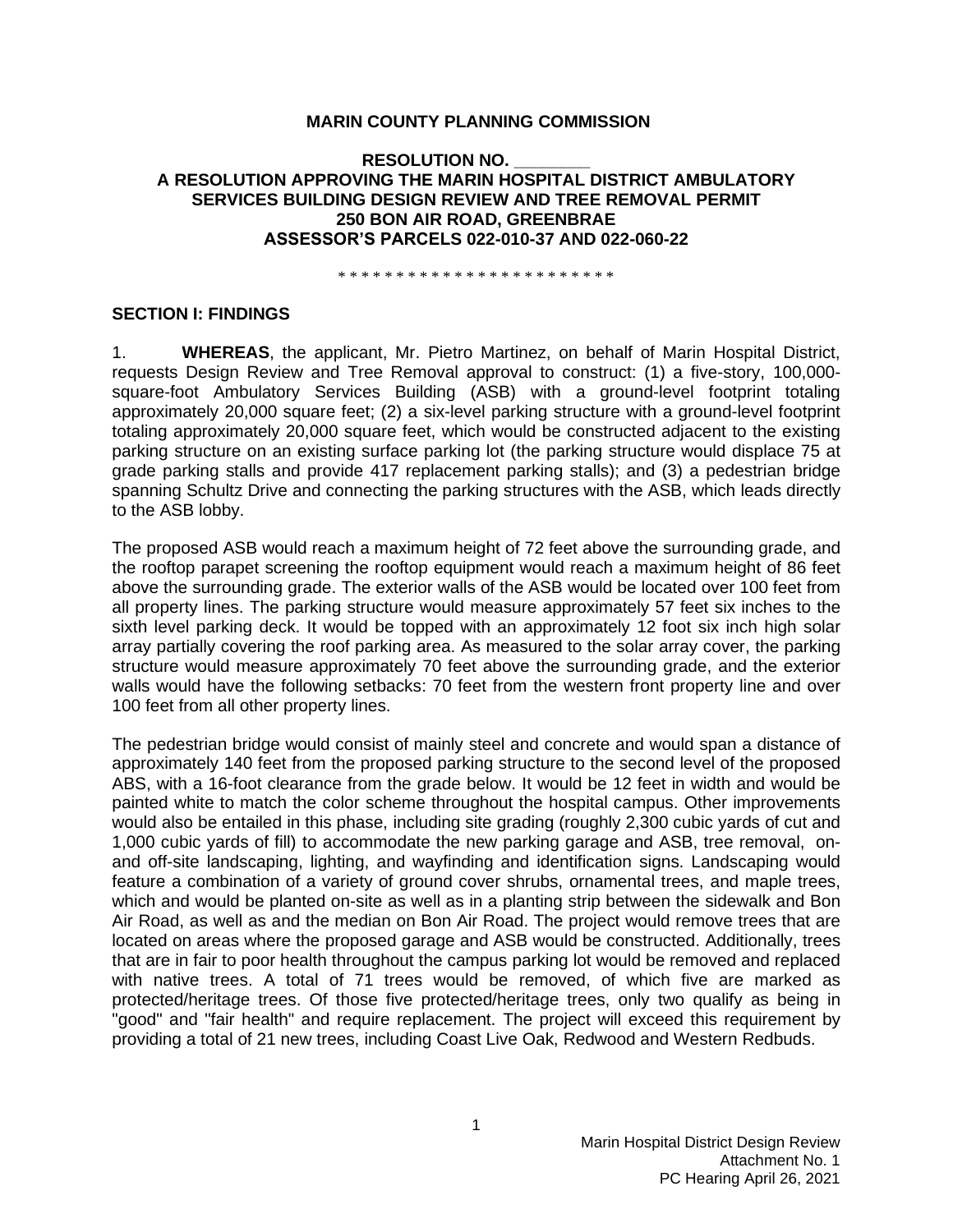The property is located at 250 Bon Air Road, Kentfield, further identified as Assessor's Parcel 022-010-37 and 022-060-22.

2. **WHEREAS**, the Marin Healthcare District adopted an EIR and subsequent addenda to the EIR prepared by the consulting firm Environmental Science Associates, which incorporated mitigation measures into the project. A second EIR addendum was completed in April 2015, which addressed modifications made to the project in 2015. As modified by the EIR addenda, all mitigations will be implemented by the Marin Healthcare District as approved.

3. **WHEREAS**, on December 14, 2020, the Marin County Planning Commission held a duly noticed public hearing to take public testimony, considered the project, and continued the application to a future Planning Commission hearing.

4. **WHEREAS**, on March 8, 20021, the Marin County Planning Commission held a duly noticed public hearing to take public testimony and consider the project, and continued the application to a future Planning Commission hearing.

5. **WHEREAS**, on April 24, 20021, the Marin County Planning Commission held a duly noticed public hearing to take public testimony and consider the project.

6. **WHEREAS**, the project is consistent with the goals and policies of the Marin Countywide Plan for the following reasons:

- **A.** The project is consistent with the CWP woodland preservation policy (BIO-1.3) because it would not entail the irreplaceable removal of a substantial number of mature, native trees. As documented in the arborist report prepared by Urban Forestry Associates, Inc., dated December 15, 2019, seven protected trees are located within the area of disturbance for the proposed ASB. An unhealthy Coastal Live Oak (*Quercus agrifolia*) and a dead Cypress (*Chamaecyparis obtusa*) will be removed and replaced. The remaining trees will be provided with protection measures during construction.
- **B.** The project is consistent with the CWP special-status species protection policy (BIO-2.2) because the subject property does not provide habitat for special-status species of plants or animals.
- **C.** The project is consistent with the CWP natural transition and connection policies (BIO 2.3 and BIO 2.4) because it would not substantially alter the margins along riparian corridors, wetlands, bay lands, or woodlands.
- **D.** The project is consistent with the CWP stream and wetland conservation policies (BIO-3.1 and CWP BIO-4.1) because the proposed development would not encroach into any Stream Conservation Areas or Wetland Conservation Areas.
- **E.** The project is consistent with CWP water quality policies and would not result in substantial soil erosion or discharge of sediments or pollutants into surface runoff (WR-1.3, WR-2.2, WR-2.3) because the grading and drainage improvements would comply with the Marin County standards and best management practices required by the Department of Public Works.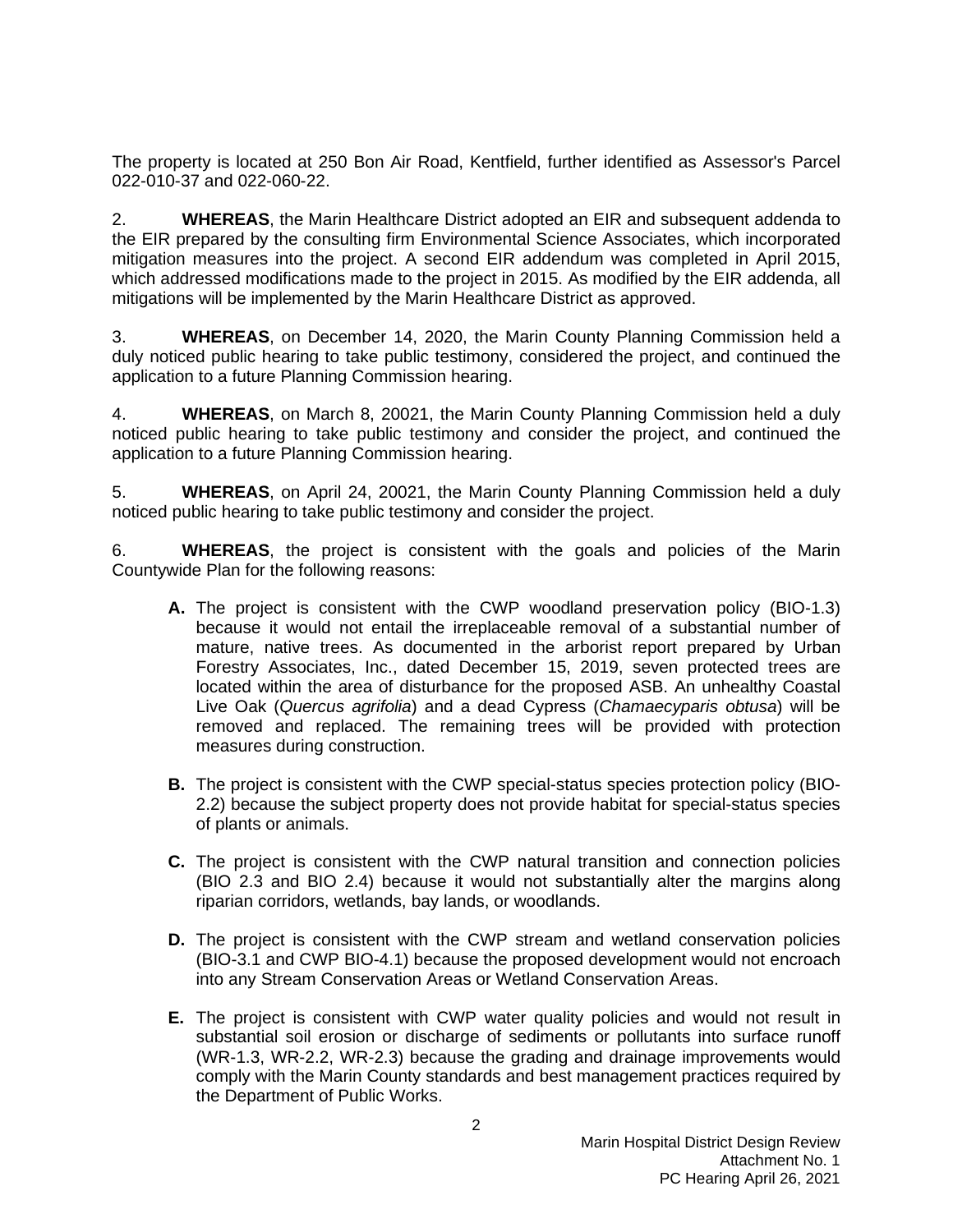- **F.** The project is consistent with CWP seismic hazard policies (CWP Policies EH-2.1, EH-2.3, and CD-2.8) because it would be constructed in conformance with County earthquake standards, as verified during the Building Permit review process, and the subject property is not constrained by unusual geotechnical problems, such as existing fault traces.
- **G.** The project is consistent with CWP fire hazard management policies (EH-4.1, EH-4.2, EH-4.5) because it would meet all fire safety requirements, as verified by the local fire protection district during the review of the Building Permit application.
- **H.** The project is consistent with CWP aesthetic policies and programs (DES-4.1 and DES-4.e) because it would protect scenic quality and views of ridgelines and the natural environment from adverse impacts related to development.
- **I.** The project is consistent with CWP public facilities and design policies and programs (DES 4.b, DES 4.c) because it would fit within the context of the site's institutional use and minimize the perception of mass and bulk.

7. **WHEREAS**, the project is consistent with the goals and policies of the Kentfield/Greenbrae Community Plan. The Community Plan contains "Conservation and Development Standards," of which number 7 (page III-47) applies specifically to Marin General Hospital. "Modifications to Marin General Hospital should be permitted within the following guidelines:

- **A.** The hospital facility should continue to provide comprehensive medical services for Marin County.
- **B.** Building mass should be minimized visually by controlling the size and location of new structures to conform to the terrain. Views from the surrounding single-family neighborhoods, Creekside Park, and the Corte Madera Creek bicycle path should be protected.
- **C.** The garden on the southwest side of the hospital should be preserved if possible.
- **D.** Ample on-site parking must be provided both during and after construction.
- **E.** The lower parking lot should be improved with proper leveling, drainage, and landscaping such that 50% of the paved area will be shaded at mid-day within 15 years of planting."

The proposed project relates only to policies 7 A, B, D, and E. The proposed project would be consistent with Policy A because the development and construction management plan have been specifically prepared to minimize disruption of medical services and maintain an adequate provision of parking during the construction.

The proposed garage and ASB would be consistent with Policy B because both structures utilize the prevailing architectural design language expressed in the hospital campus development. The proposed ASB would be situated on the north side of the hospital's central/east wings and would face Bon Air Road. The window arrangements create relief patterns in the facades and further connect the proposed building to the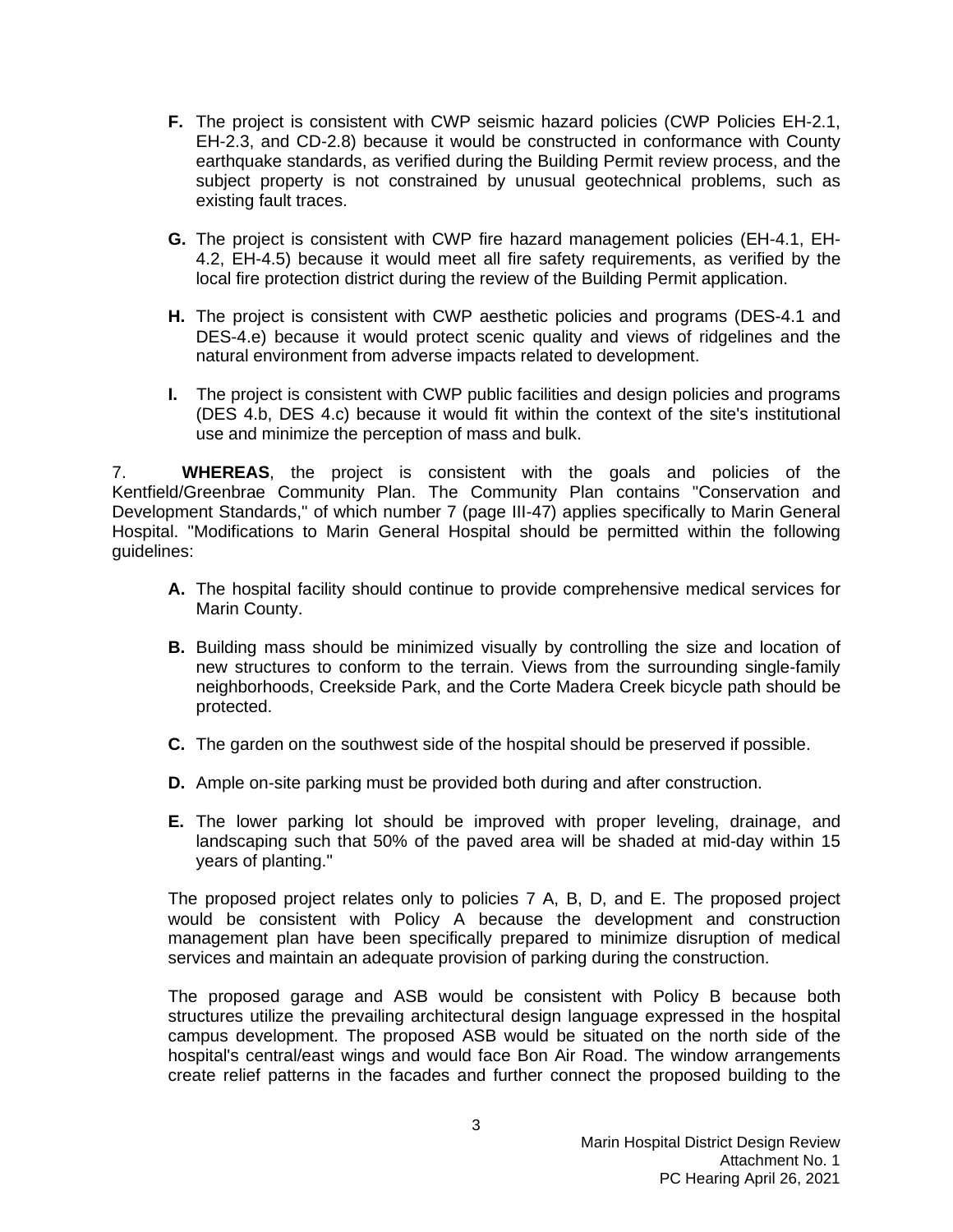hospital campus. The proposed ASB building is comparable with the hospital's existing development regarding overall size, height, and form.

Similarly, the proposed hillside garage would not only be attached to the existing hillside garage, but it would also be identical in height, bulk, and mass. Two sides of the garage would be screened from surrounding areas by the existing garage to the east and the retaining wall along the hillside façade. Views of the garage from Bon Air Road will also be screened by existing landscape and vegetation.

The project would also be consistent with Policy D because the proposed garage would be constructed next to the existing garage and in an area that was previously graded for surface parking. The proposed garage would displace 150 at grade surface parking stalls while providing 432 replacement parking stalls (417 in the parking structure and the remaining at grade parking). Construction of the proposed garage would address onsite parking shortfalls for patients, visitors, and staff at Marin General Hospital and reduce parking-related problems in the surrounding neighborhood by providing substantial additional on-site parking near the hospital entrance ASB. Further, it is necessary to build the proposed parking garage because the ASB building will remove existing surface parking spaces. Upon completion, the hospital will provide parking as envisioned on the hospital campus redevelopment plan, which was evaluated in the District's EIR.

The hospital campus would not be able to fully meet Policy E above partially due to existing underground utilities that limit landscaping opportunities and partially due to site constraints in that it is not possible to provide additional landscaping on the paved surface area without permanently removing surface parking and rerouting pedestrian pathways. According to the applicant's analysis, reviewed and confirmed by DPW, strict adherence to Policy E would require permanent removal of at least 37 parking stalls, which would be converted into planters for new trees. This would also require the relocation of existing utilities currently running under the site and serving the hospital, further complicating this project while forcing more hospital users to travel farther from the parking structures. The applicants proposed a solution that would replace the interior parking lot trees that are all generally in poor health with new Coast Live Oaks and implementing a tree management plan to encourage mature growth and larger canopy coverage. This proposal brings the project into general conformance with this policy.

8. **WHEREAS**, the project is consistent with the mandatory findings for Design Review approval (Marin County Code Section 22.42.060).

### **A. The proposed development complies with either the Single-family or Multifamily Residential Design Guidelines, as applicable, and the design and locational characteristics listed in Chapter 22.16 (Planned District Development Standards).**

Neither of the Residential Design Guidelines applies to the project because it is institutional in nature. However, the project is consistent with the Planned District Development Standards because it is designed to avoid adversely affecting natural resources or the local community's character.

The proposed ASB would be situated on the north side of the hospital's central/east wings and would face Bon Air Road. It would provide pedestrian entrances from the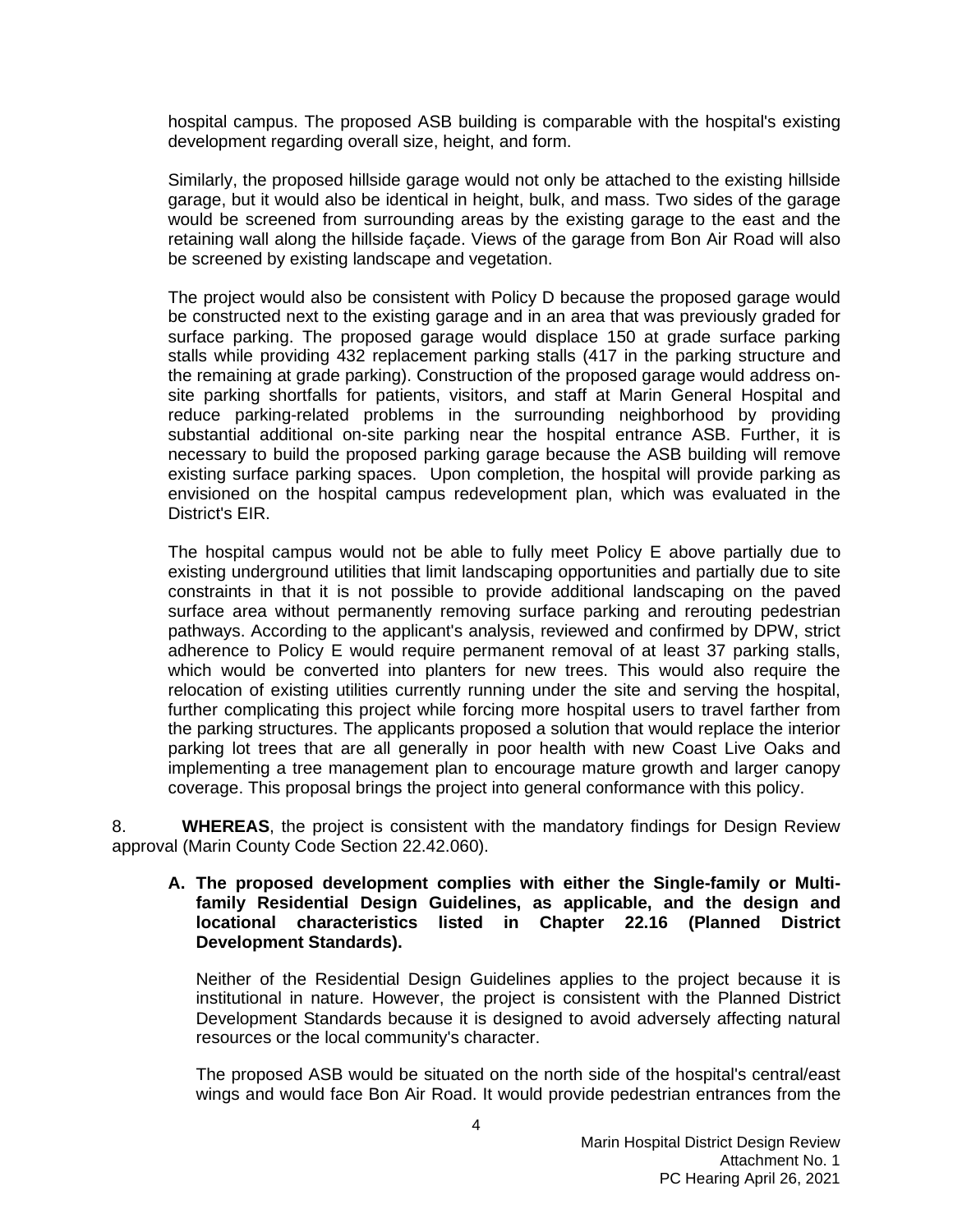surface parking lot facing Bon Air Road and a proposed garage via a pedestrian bridge. All four elevations would feature dual-pane glazed windows, stucco wall finishes, and decorative shading louvers. A curtain‐wall element spanning levels three to five at the south, east and west elevations is provided to add architectural interest, similar to the main Hospital Replacement Building and West Wing Addition. The exterior colors and materials are designed to be integrated well into the rest of the campus architectural program. The ASB would be five-stories tall and would be similar in height to the other hospital structures on site.

The proposed six-level parking garage would be attached to the existing garage and would be identical in height, bulk, and mass. Two sides of the garage would be screened from view from surrounding areas by the existing garage to the east and the retaining wall along the hillside (north) façade. The south elevation would be more visible, but mainly from the hospital campus, and the north elevation would be visible from Bon Air Road as well as the hospital campus. The entire north elevation would feature aluminum louvers screening the exterior wall of the garage. The louvers would also assist in screening the interior light from the garage visible from the surrounding area.

A pedestrian bridge is proposed to connect the garage to the ASB. The bridge will be made of steel and concrete and would connect at the second level, turn. It will be painted in white color to mimic the rest of the hospital color scheme.

## **B. The proposed development provides architectural design, massing, materials, and scale appropriate to and compatible with the site surroundings and the community.**

As discussed above, the proposed ASB would be situated on the north side of the hospital's central/east wings and would face Bon Air Road. The proposed bulk, mass, and materials reflect the prevailing architectural design features expressed in the hospital campus development. The window arrangements create relief patterns in the facades and further connect the proposed building to the hospital campus. The ASB building is compatible with the hospital's existing development regarding overall size, height, and form.

Similarly, the proposed hillside garage would not only be attached to the existing hillside garage, but it would also be identical in height, bulk, and mass. Two sides of the garage would be screened from surrounding areas by the existing garage to the east and the retaining wall along the hillside façade. Views of the garage from Bon Air Road will also be screened by existing and previously mandated tree plantings along the Bon Air Road frontage. Due to the site's steep slope and the location of the garage in a topographic bowl, the development would be appropriate for the site.

## **C. The proposed development results in site layout and design that will not eliminate significant sun and light exposure or result in light pollution and glare; will not eliminate primary views and vistas; and will not eliminate privacy enjoyed on adjacent properties.**

The ASB building will feature tinted low‐emissive dual‐pane glazing windows, wall finishes and decorative shading louvers. As a medical office building, the ASB will not be a 24-hour facility. It will typically be open from 7:00 a.m. to 7:00 p.m. Any light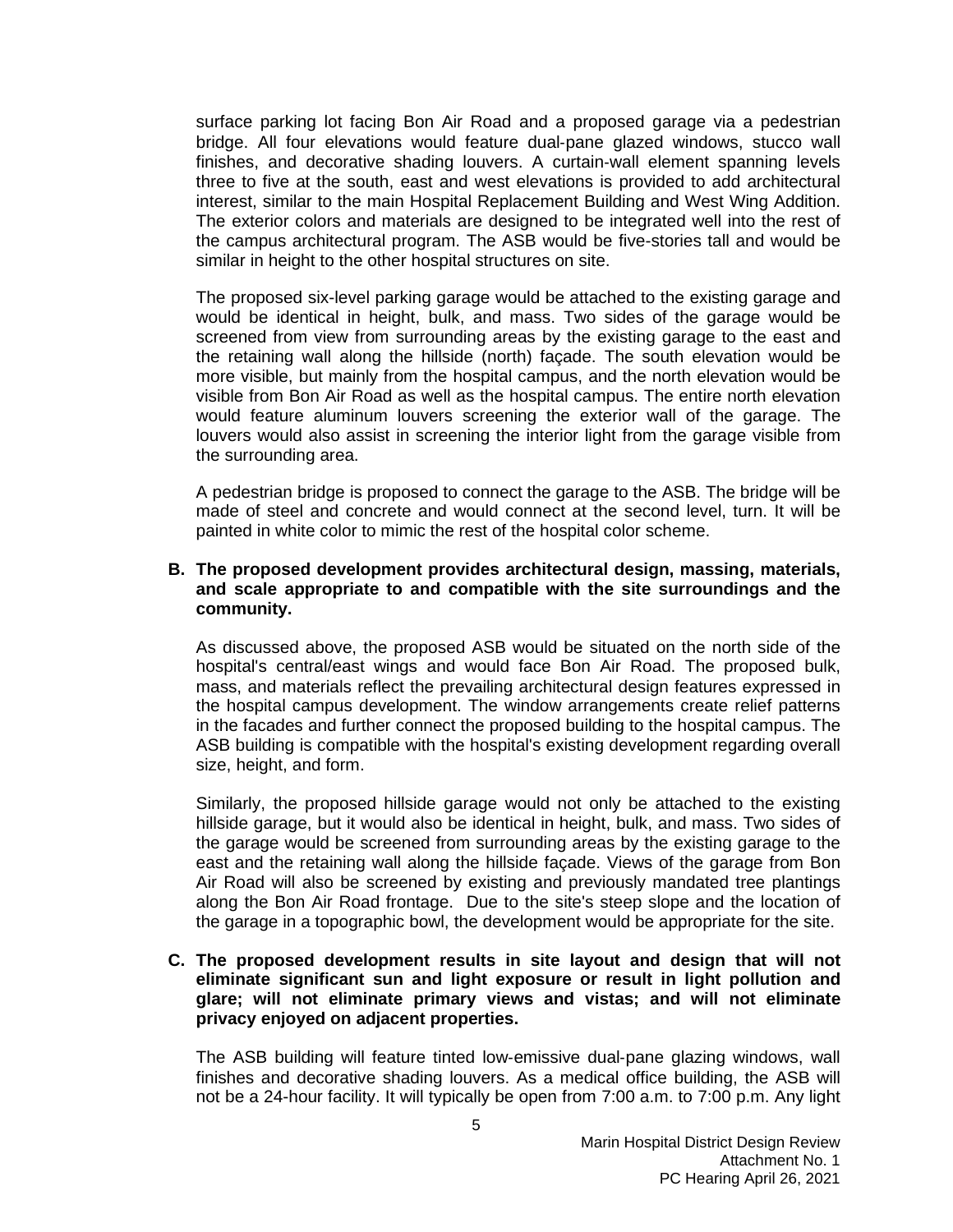pollution during after-hours will be minimal and mainly caused by custodial staff. Most of the offices facing Bon Air Road will be outfitted with shading devices on the interior face (i.e., mecho shades). In addition, the ASB will be LEED Platinum certified, where natural daylighting is encouraged and, due to the orientation, this north face is the ideal location for indirect daylight via the glass curtain wall.

Due to the garage's location and orientation on the site, coupled with the distance to other properties surrounding the site, it would not obstruct any views from the surrounding area or affect sun exposure or privacy enjoyed on neighboring properties. The proposed garage is predominately shielded by the existing garage and the hillside facing the nearby residences. The entire north elevation facing Bon Air Road will be fitted with louvers to minimize light glare. Only minor lighting in parking areas will be added as part of this project. Existing site lighting will be removed within the footprints of the proposed structures. The only new lighting to the site will be the building perimeter lighting and lighting to the adjacent garage drop-off round‐about.

Further, standard conditions of approval require all exterior lights to be downward directed to avoid unnecessary light pollution. Therefore, the project will not result in development that infringes upon the views, air, light, and privacy currently enjoyed by the surrounding neighbors.

### **D. The proposed development will not adversely affect and will enhance where appropriate those rights-of-way, streetscapes, and pathways for circulation passing through, fronting on, or leading to the property.**

The ASB and garage would be functionally integrated with the rest of the hospital campus while also being adequately separated from surrounding properties because the hospital campus is surrounded by wooded hillsides to the east and south and by Bon Air Road and Corte Madera Creek to the west. As a result, views from buildings on surrounding properties towards the ASB and Garage would be screened by the topography, existing development, and existing and proposed vegetation.

In addition, the overall hospital campus redevelopment proposal includes landscaping on the campus and along the frontage of the property, providing screening and visual/seasonal interest to the entire campus. The most visible area of landscaping would be along the Bon Air Road frontage, as it is the primary entrance to the hospital, and the areas separating the uphill residences from the garage. Previous Planning Commission approvals allowed tree removal with a replacement plan to further enhance on- and off-site pedestrian experience. To continue the same landscape design along the entire Bon Air frontage and improve the streetscape, a condition of approval is imposed requiring additional trees be planted in the landscaping strip between the sidewalk and the street.

The current project would also enhance access by providing a covered bridge between the ASB and the garage. This will minimize interference with vehicular circulation. Additionally, previous approvals include significant off-site improvements, including a mid-block crossing, landscaping in the median located along Bon Air Road, ADA compliant path of travel from the existing bus stops to the proposed hospital entrances. A condition of approval requires that bollards or other directional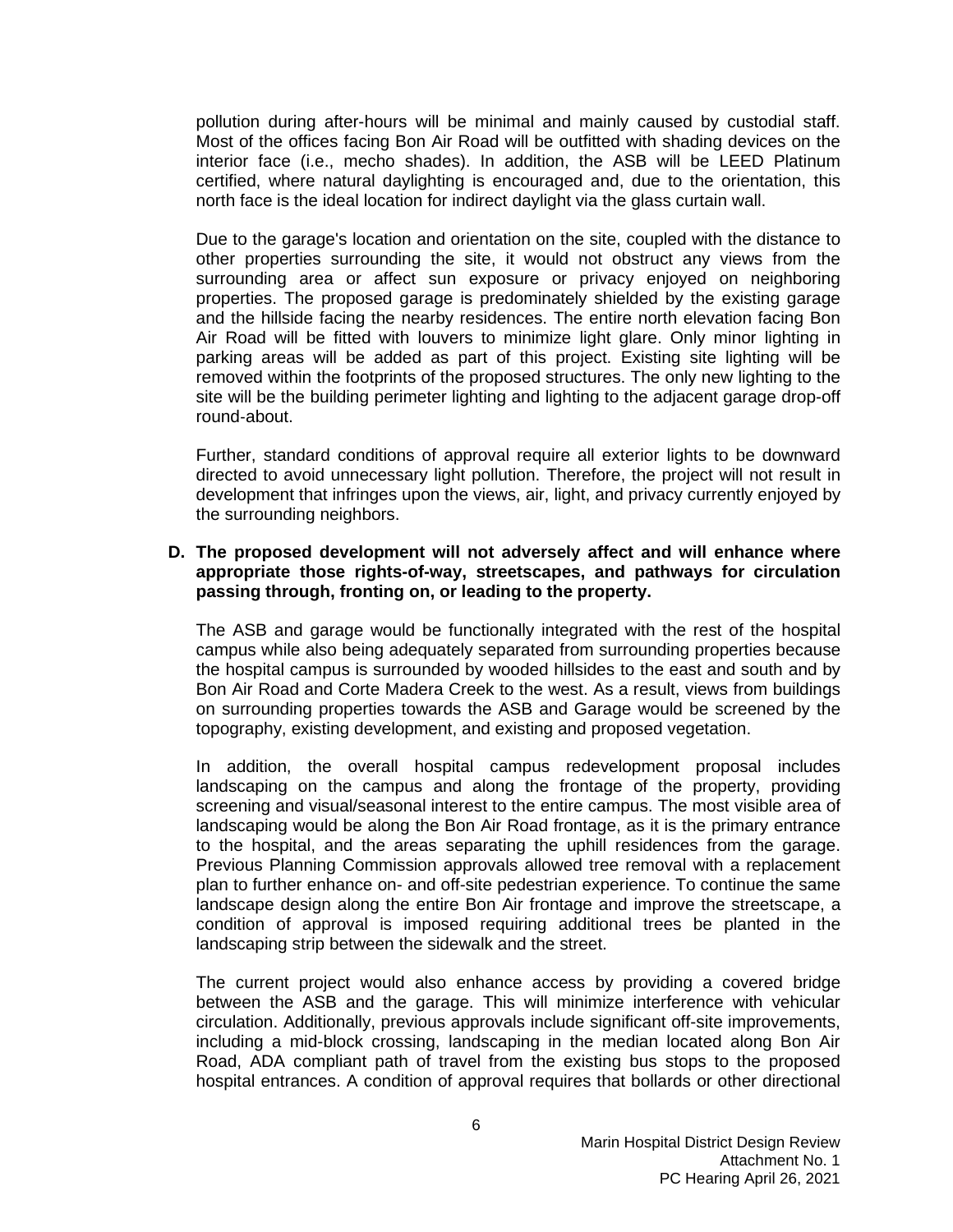devices be placed at the exit, leading vehicles to exist right to prevent potentially hazardous left-hand turns out of the exit.

### **E. The proposed development will provide appropriate separation between buildings, retain healthy native vegetation and other natural features, and be adequately landscaped consistent with fire safety requirements.**

The project will alter views to the campus from off-site locations. Both the ASB and the garage would be visible from Bon Air Road and Corte Madera Creek to the west. Landscaping required by previous approvals, and also required as a condition of approval of this application, would adequately screen the project from off-site locations. As documented in the partial revised landscape plan submitted on November 11, 2020, existing underground utilities have been mapped, and the landscape plan has been adjusted to account for the underground utilities. This revised landscape plan would ensure that a row of trees would be planted in a landscaping strip between the sidewalk and Bon Air Road, but allow the spacing of those trees to be more informal to avoid unnecessary conflicts with underground utilities. The landscape plan would now include root barriers to eliminate intrusions to the underground utilities while protecting the trees' health and well-being. All treewells along Bon Air Road, as well as on campus where underground utilities exist, would be fitted with solid walls and geotextile wrapped lightweight fill at the bottom to prevent root intrusions to the sidewalks and the underground utilities. Landscaping along the Bon Air Road frontage would consist of 24-inch box Big Leaf Maple and Coast Live Oak trees, spaced approximately 25 feet apart. Additional landscape, consisting of 24-inch Coast Live Oak, Redwood trees, and shrubs, would be provided in the area currently occupied by construction trailers, which front Bon Air Road.

Although the proposed structures are adequately separated from buildings on surrounding properties because the campus is surrounded by wooded hillsides to the east and south and Bon Air Road and Corte Madera Creek to the west, additional landscaping along Bon Air Road is necessary to further screen the proposed project. In particular, large trees such as Big Leaf Maple, Live Oak and Red Maple trees enhance the site and reduce off-site impacts to neighboring properties. Installation of root barriers would ensure the safety of the underground utilities while providing adequate protection for the trees to flourish to maturation. Once fully grown, the large trees would screen the hospital from off-site locations. With this modification, the proposed project will be harmonious with the site's institutional character in that the proposed structures will be functionally integrated and connected to the hospital campus.

9. **WHEREAS**, the project is consistent with the mandatory findings for Tree Removal Permit approval (Marin County Code Section 22.62.050).

In considering a Tree Removal Permit application, the decision authority may only grant approval or conditional approval based on a finding that removal of the tree(s) is necessary for the reasonable use and enjoyment of land under current zoning regulations and Countywide Plan and Community Plan (if applicable) policies and programs, taking into consideration the following criteria: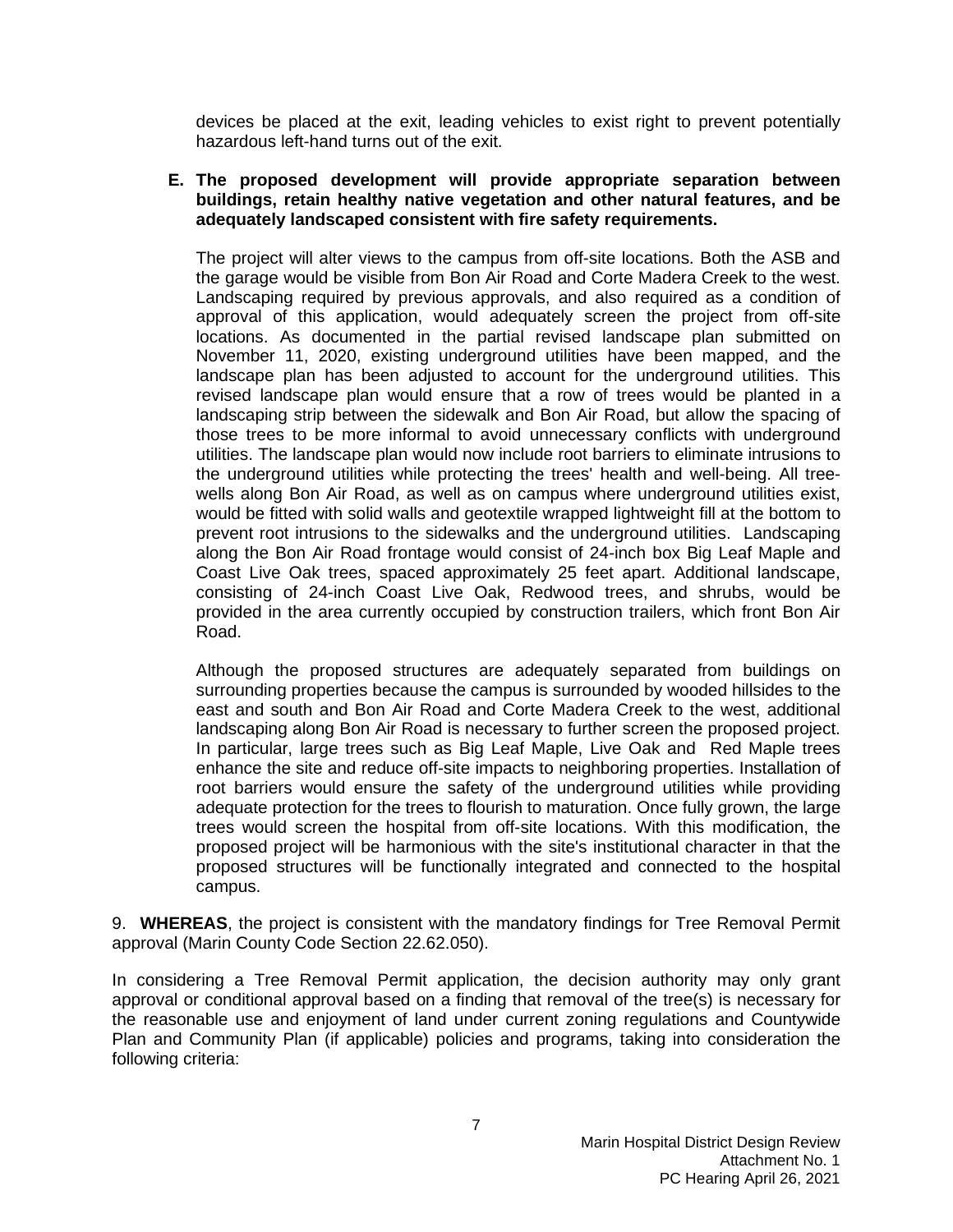# **A. Whether the preservation of the tree would unreasonably interfere with the development of land.**

Tree removal is necessary to accommodate the proposed garage and ASB. A total of 71 trees will be removed, of which five are designated as protected/heritage trees. Of those five protected/heritage trees, only two trees are classified as being in "good" to "fair health" and require replacement. The project replaces the five protected heritage trees with 21 new trees (including 11 oaks and ten western redbuds), with 15 western redbuds replacing landscape parking lot trees (outside of ASB the project boundary). Overall, the project will provide additional 36 trees planted throughout the campus. Additionally, as conditioned herein, the project would provide additional landscaping along the Bon Air Road frontage.

# **B. The number, species, size and location of trees remaining in the immediate area of the subject property.**

The hillside around the hospital would continue to have a substantial number of native trees, which would be protected from damage by the EIR mitigation measures that are incorporated into the project, such as installing tree protection fencing. Further, all replacement trees will be native trees. As conditioned herein, the project will provide 36 trees planted throughout the campus as well as landscaping along the Bon Air Road frontage. The project will also provide additional landscape once the construction trailers are removed.

# **C. The number of healthy trees that the subject property can support.**

A total of 36 trees are proposed with the current scope of work, and the majority of those trees would be native. It is unlikely that the site can support more trees than what is proposed without becoming overcrowded and compromising woodland health. Because this is the last phase of the campus redevelopment plan, it is prudent that the applicants ensure all trees are in good health at the conclusion of the construction. To ensure the landscape plan is implemented as previously conditioned, and as modified herein, conditions of approval require that the applicant replaces any tree deemed in poor health with Coast Live Oak trees. Implementation of this conditional of approval would further preserve and maintain trees throughout the campus once construction is completed.

## **D. The topography of the surrounding land and the effects of tree removal on soil stability, erosion, and increased runoff.**

The erosion control plan, drainage improvements, stormwater treatment features, and additional landscaping would ensure that stability, erosion, and runoff would be adequately addressed.

## **E. The value of the tree to the surrounding area with respect to visual resources, maintenance of privacy between adjoining properties, and wind screening.**

Installation of the proposed landscaping plan, as modified herein, and tree replacement would minimize the adverse effects of the tree removal to the surrounding area and enhance the screening of development.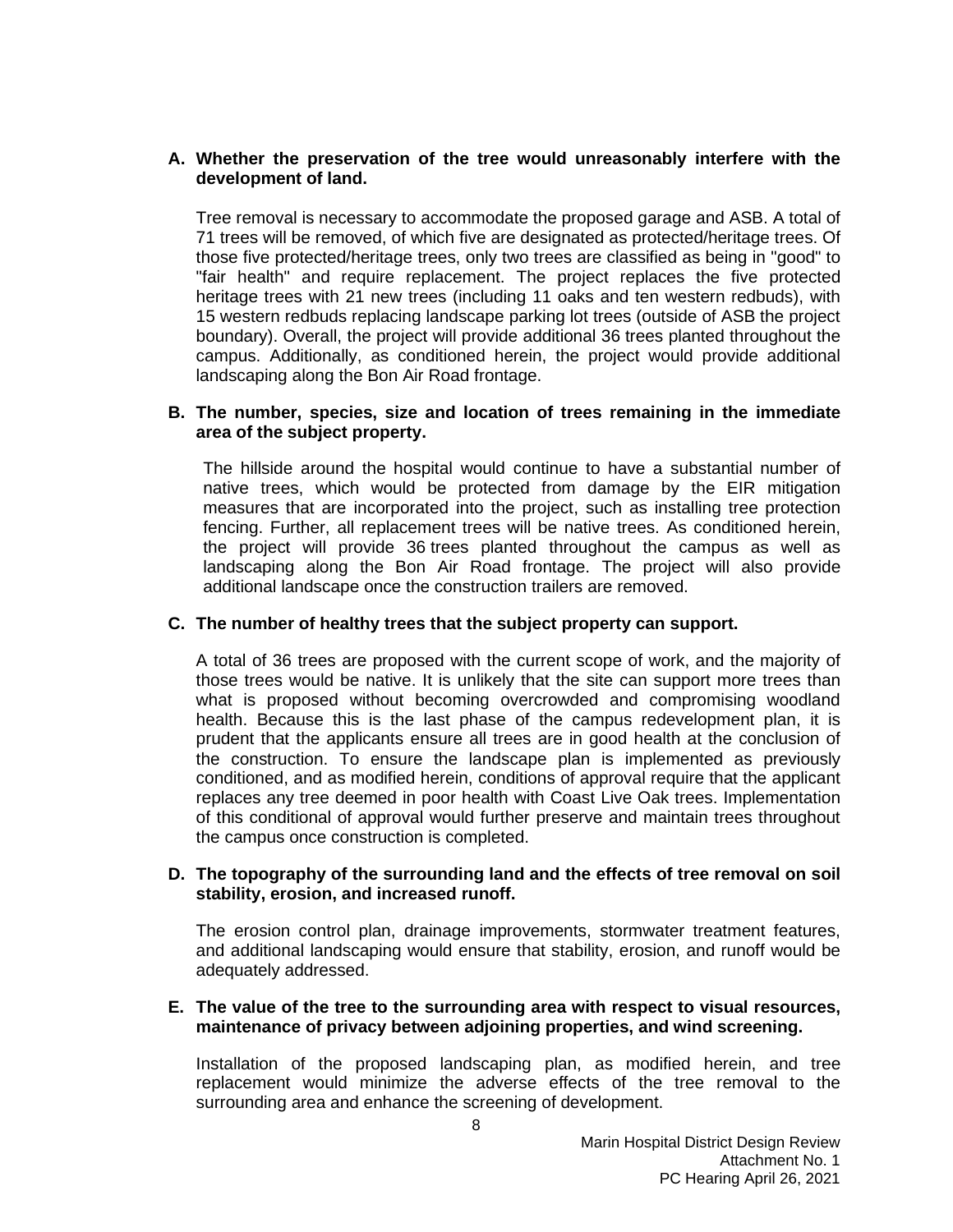**F. The potential for removal of a protected or heritage tree to cause a significant adverse effect on wildlife species listed as threatened or endangered by State or Federal resource agencies in compliance with the California Environmental Quality Act (CEQA).**

The proposed tree removal was evaluated in the project EIR, and feasible mitigation measures have been incorporated into the project by the applicant to reduce the environmental impacts from the tree removal to a less than significant impact.

**G. Whether there are alternatives that would allow for the preservation of the tree(s), such as relocating proposed improvements, use of retaining walls, use of pier and grade beam foundations, paving with a permeable substance, the use of tree care practices, etc.**

Alternative locations for the parking and ASB were evaluated in the project EIR and subsequent EIR addendum, but were considered to have greater impacts on the community than the proposed project. In particular, locating the garage and surface parking lot on the hillside screens it from public view, whereas locating it next to Bon Air Road would adversely affect the character of the local community.

# **SECTION II: ACTION**

NOW THEREFORE, BE IT RESOLVED that the project described in condition of approval 1 is authorized by the Marin County Planning Commission and is subject to the conditions of project approval.

This decision certifies the proposed project's conformance with the requirements of the Marin County Development Code and in no way affects the requirements of any other County, State, Federal, or local agency that regulates development. In addition to a Building Permit, additional permits and/or approvals may be required from the Department of Public Works, the appropriate Fire Protection Agency, the Environmental Health Services Division, water and sewer providers, Federal and State agencies.

# **SECTION III: CONDITIONS OF PROJECT APPROVAL**

NOW, THEREFORE, BE IT RESOLVED that the Marin County Planning Commission hereby approves the Marin Hospital District Design Review subject to the conditions listed below.

# **CDA-Planning Division**

1. This Marin Hospital Design Review approval authorizes the construction of (1) a five-story, 100,000-square-foot Ambulatory Services Building (ASB) with ground-level footprint totaling approximately 20,000 square feet; (2) a six-level parking structure with a ground-level footprint totaling approximately 20,000 square feet, which would be constructed adjacent to the existing parking structure on an existing surface parking lot. The parking structure would displace 75 at grade parking stalls and provide 417 replacement parking stalls; and (3) a pedestrian bridge spanning Schultz Drive and connecting the parking structures with the ASB and leads directly to the ASB lobby.

The proposed foot ASB would reach a maximum height of 72 feet above the surrounding grade, and rooftop equipment screening parapet would reach a maximum height of 86 feet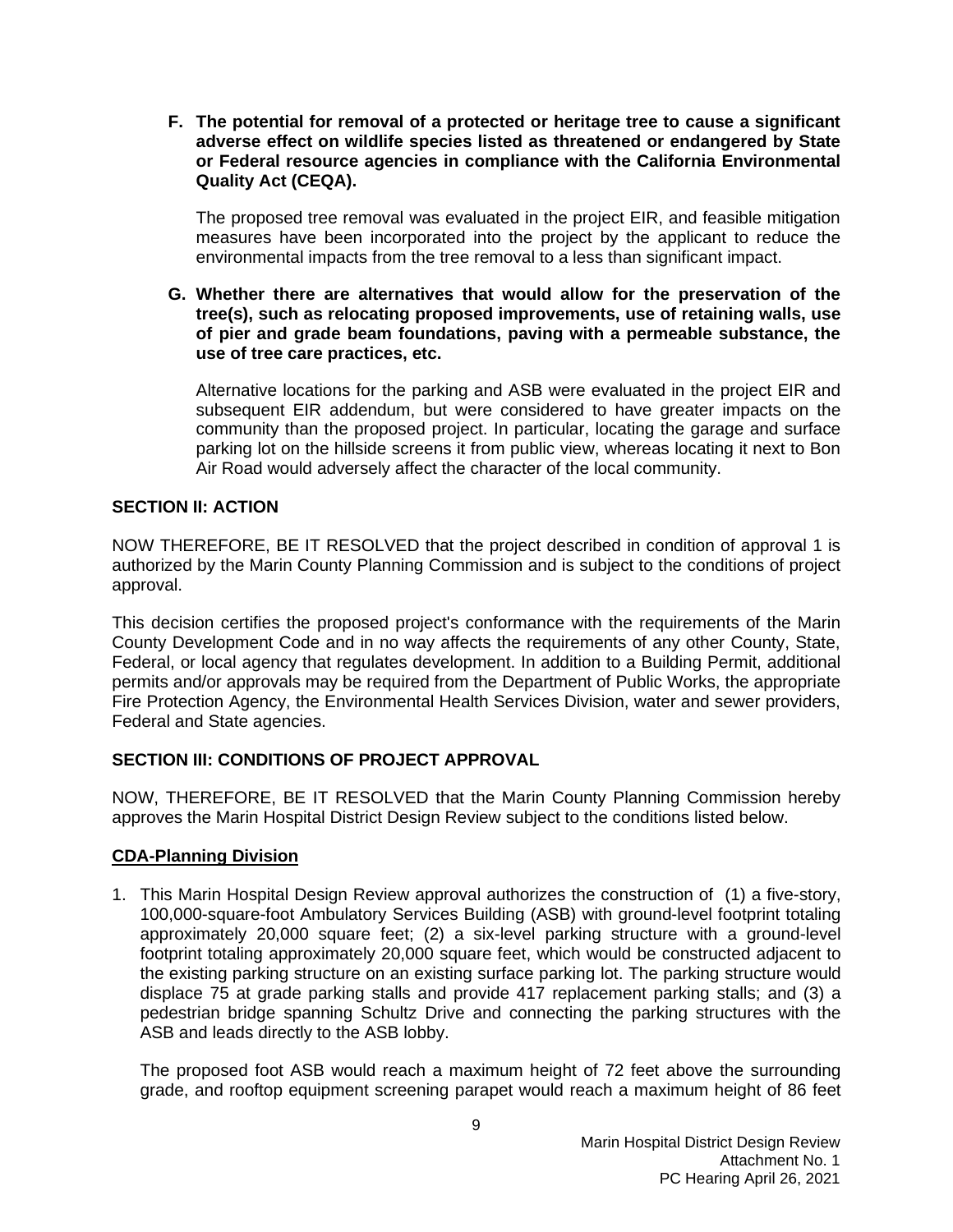above the surrounding grade. The exterior walls would provide over 100 feet of setback from all property lines. The parking structure would measure approximately 57 feet six inches to the sixth level parking deck, and an approximately 12 feet six inches high solar array will partially roof parking area. As measured to the solar array cover, the parking structure would measure approximately 70 feet above surrounding grade, and the exterior walls would have the following setbacks: 70 feet from the western front property line and over 100 feet from all other property lines.

Other improvements would also be entailed in this phase, including site grading (roughly 2,300 cubic yards of cut and 1,000 cubic yards of fill) to accommodate the new parking garage and ASB, tree removal, on- and off-site landscaping, lighting, and wayfinding and identification signs. Landscaping would feature a combination of a variety of ground cover shrubs, ornamental trees, native maple trees, which and would be planted on-site as well as around the perimeter of the property and the median on Bon Air Road. (The project will remove mostly existing parking lot trees that are in fair to poor health where the future ASB & garage footprints will be. A total of 71 trees will be removed, of which five are marked as protected/heritage trees. Of those five protected/heritage trees, only two qualify in "fair health" and require replacement. The project will exceed this requirement by providing a total of 21 new trees, including 11 oaks & ten western Redbuds.)

- 2. Plans submitted for a Building Permit shall substantially conform to plans identified as Exhibit A, entitled "Ambulatory Service Building," consisting of 95 sheets prepared by Perkins Eastman LBL, McCarthy Building Companies, KPFF Consulting Engineers, SWA, and Mazetti, received in final form on July 1, 2020, and November 11, 2020, and on file with the Marin County Community Development Agency, except as modified by the conditions listed herein.
	- a. The landscape plan shall incorporate all previously approved landscape plans, as well as modifications included the revised partial landscape plans submitted on November 11, 2020. Specifically, the applicant shall submit a comprehensive revised landscaping plan, illustrating landscaping in the entire length of the strip located between the sidewalk and the street, along Bon Air Road, south of the main access up to the point where the existing Redwood trees are growing.
	- b. Landscaping in the entire length of the strip located between the sidewalk and the street, along Bon Air Road, shall be a combination of 24-inch box Coast Live Oak and Big Leaf Maple, and shall be fitted with root barrier features as detailed in the revised landscape plan submitted on November 11, 2020.
	- c. Landscaping shall be provided in the area currently occupied by construction trailers, which front Bon Air Road. Landscaping shall consist of a combination of 24" Coast Oak, Redwood trees, and shrubs.
	- d. All landscaping shall be maintained by a permanent automatic irrigation sprinkler system.
	- e. Any unimproved rights-of-way contiguous with the property shall be landscaped by the applicant and incorporated into the required landscape plan.
	- f. Prior to issuance of a certificate of occupancy of whichever structure is built last, the applicant shall have all trees throughout the campus inspected by a licensed arborist. All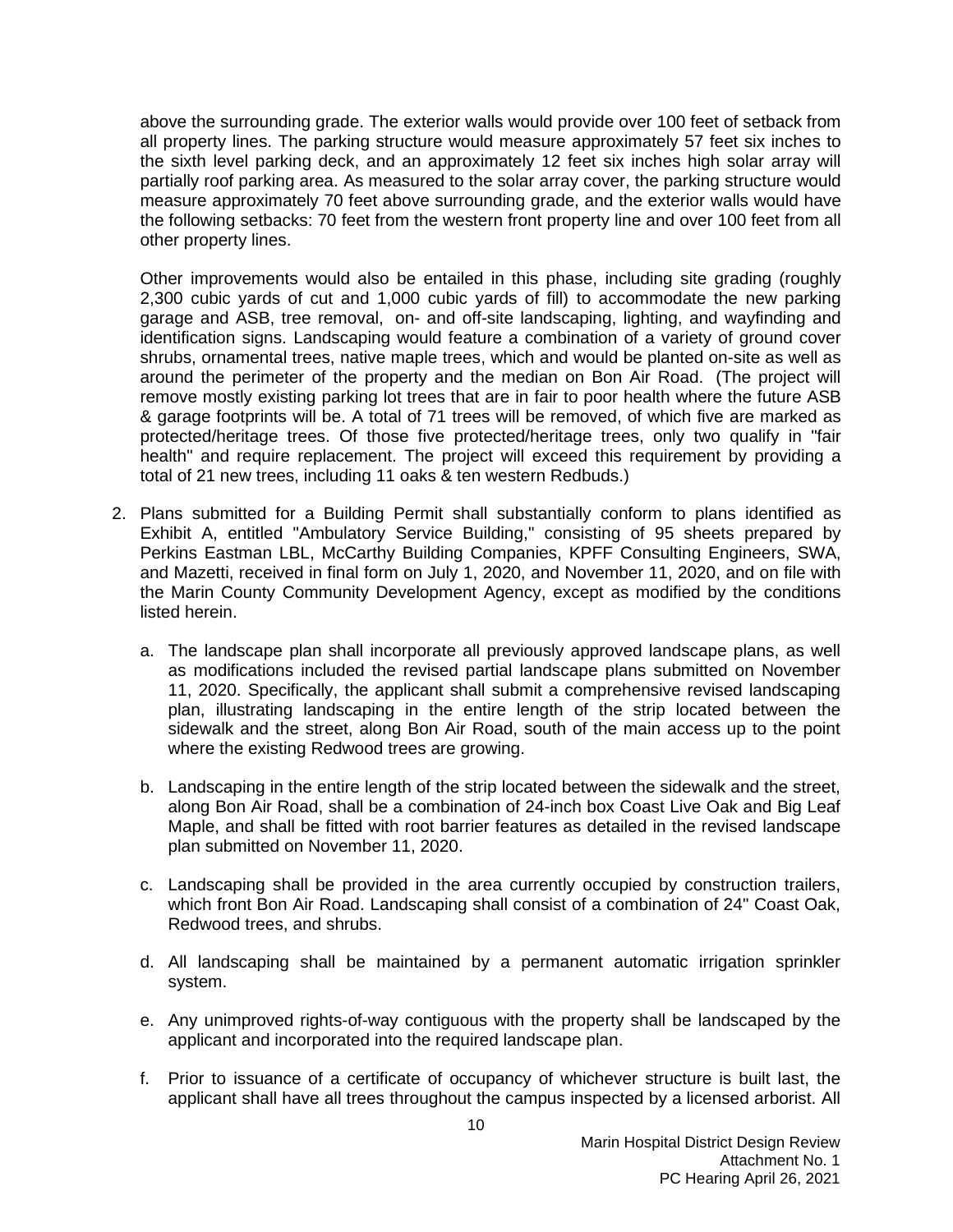trees generally deemed in poor health shall be removed and replaced with a similar native tree. In addition, the applicant shall implement a tree management plan to encourage mature growth and larger canopy coverage. This shall be submitted concurrent with the building permit for the current project. The applicant shall submit a report from the arborist verifying that this condition has been satisfied.

- g. The applicant shall construct a raised curve and other directional devices to prevent leftturns out of the hospital's exit south of the ASB onto Bon Air Road, as depicted on plans submitted on March 18, 2021. The construction shall meet the standards specified by the Department of Public Works.
- h. The proposed pedestrian bridge shall be provided with a continuos roof and decorative enclosures on each side.

The traffic circle shall be appropriately signed to make it clear that there is only one-way traffic direction

## **SECTION IV: VESTING**

NOW THEREFORE, BE IT RESOLVED that unless conditions of approval establish a different time limit or an extension to vest has been granted, any permit or entitlement not vested within three years of the date of the approval shall expire and become void. The permit shall not be deemed vested until the permit holder has actually obtained any required Building Permit or other construction permit and has substantially completed improvements in accordance with the approved permits, or has actually commenced the allowed use on the subject property, in compliance with the conditions of approval.

#### **SECTION V: APPEAL RIGHTS**

NOW, THEREFORE, BE IT RESOLVED that this decision is final unless appealed to the Marin County Board of Supervisors. A Petition for Appeal and the required fee must be submitted in the Community Development Agency, Planning Division, Room 308, Civic Center, San Rafael, no later than eight business days from the date of this decision.

#### **SECTION VI: VOTE**

PASSED AND ADOPTED at a regular meeting of the Planning Commission of the County of Marin held on this 26<sup>th</sup> day of April 2020 by the following vote:

AYES: COMMISSIONERS

NOES:

ABSENT: